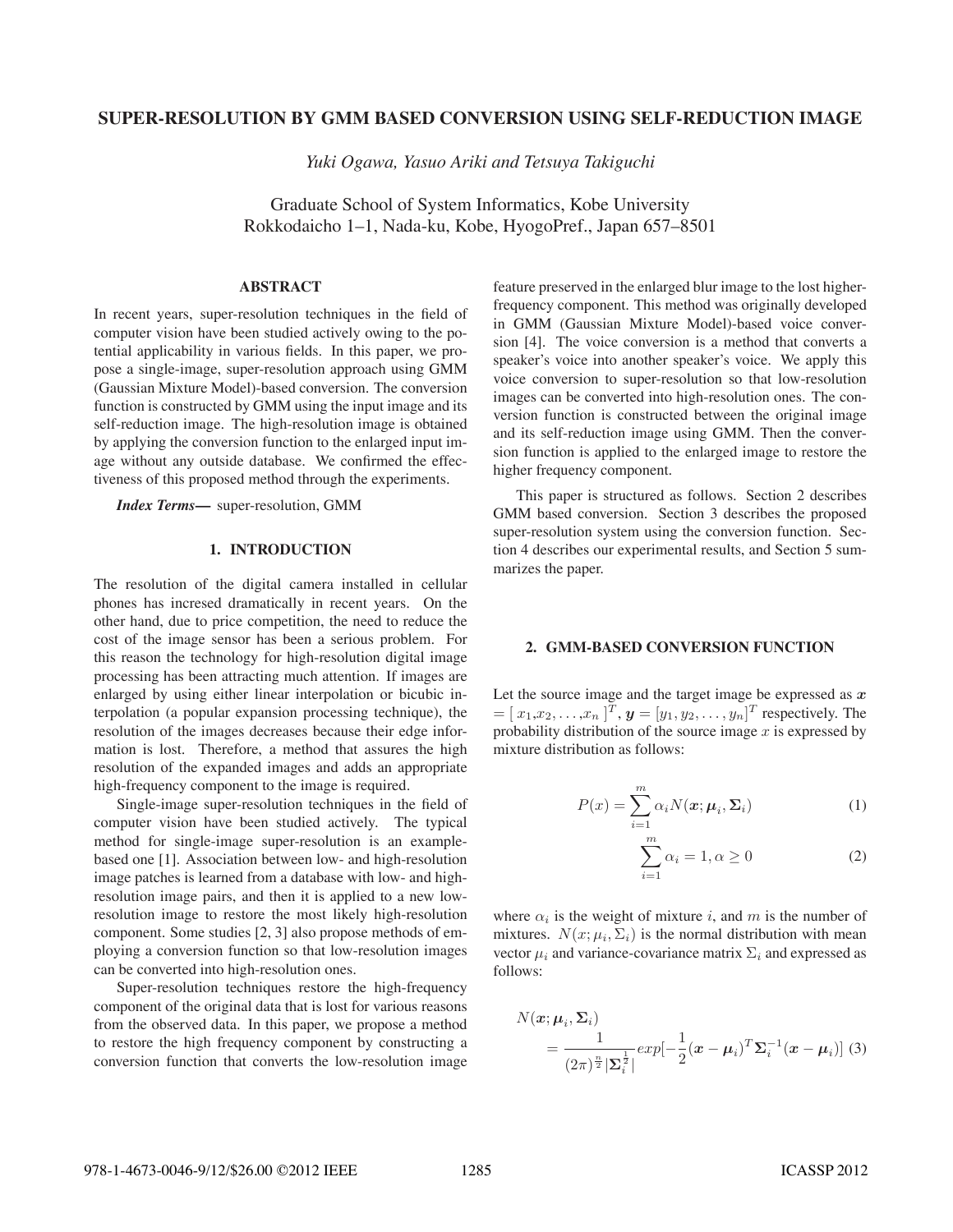The conversion function from the source image into the target one is expressed as follows [4].

$$
y = F(x) = E[y|x]
$$
  
= 
$$
\sum_{i=1}^{m} h_i(x) [\mu_i^y + \Sigma_i^{yx} (\Sigma_i^{xx})^{-1} (x - \mu_i^x)]
$$
 (4)

$$
h_i(\boldsymbol{x}) = \frac{\alpha_i N(\boldsymbol{x}; \boldsymbol{\mu}_i^x, \boldsymbol{\Sigma}_i^{xx})}{\sum_{j=1}^m \alpha_j N(\boldsymbol{x}; \boldsymbol{\mu}_j^x, \boldsymbol{\Sigma}_j^{xx})}
$$
(5)

where  $\mu_i^x$  and  $\mu_i^y$  are the mean vectors at mixture i of the source image and the target image, respectively.  $\sum_i^{xx}$  and  $\sum_i^{yx}$ are the covariance matrix and the cross-covariance matrix at mixture *i* of the source image and target image, respectively. The source image is converted into the target image using Eq. (4). The parameter  $(\alpha_i, \mu_i^x, \mu_i^y, \Sigma_i^{xx}, \Sigma_i^{yx})$  of the conversion function is trained using the joint probability distribution of vector  $\boldsymbol{z} = [\boldsymbol{x}^T \ \boldsymbol{y}^T \ ]^T$  expressed by GMM as follows:

$$
P(z) = \sum_{i=1}^{m} \alpha_i N(\boldsymbol{z}; \boldsymbol{\mu}_i^z, \boldsymbol{\Sigma}_i^z)
$$
 (6)

where  $\mu_i^z$  and  $\Sigma_i^z$  are expressed as follows:

$$
\Sigma_i^z = \begin{bmatrix} \Sigma_i^{xx} & \Sigma_i^{xy} \\ \Sigma_i^{yx} & \Sigma_i^{yy} \end{bmatrix}, \mu_i^z = \begin{bmatrix} \mu_i^x \\ \mu_i^y \end{bmatrix} \tag{7}
$$

These parameters are trained by EM algorithm.

### **3. SUPER-RESOLUTION SYSTEM**

Fig. 1 shows the proposed super-resolution system. The conversion function is constructed using the input image and its self-reduction image by GMM in the learning phase. The high-resolution image is restored by using the conversion function in the estimation phase.

#### **3.1. Learning of Conversion Function**

- 1. Low- and high-resolution image pair ( $I$  and  $I_L$ ) is prepared by reducing the input image  $I$  with high resolution to the self-reduction image  $I_R$ , and then enlarging the image  $I_R$  to the image  $I_L$  by bicubic interpolation.
- 2. The high-frequency components  $(I_{LH1}, I_{LH2}, I_{LH3})$ and  $I_{LH4}$ ) are extracted from the image  $I_L$  as a lowresolution image feature by applying various high-pass filters  $(H1, H2, H3$  and  $H4$ ). The high-pass filters are 6-dimensional first-order derivatives in the horizontal and vertical directions and 7-dimensional second-order derivatives in the horizontal and vertical direction, as

shown below.

$$
H1 = [0, 0, 1, 0, 0, -1]
$$
  
\n
$$
H2 = [0, 0, 1, 0, 0, -1]^T
$$
  
\n
$$
H3 = [1/2, 0, 0, -1, 0, 0, 1/2]
$$
  
\n
$$
H4 = [1/2, 0, 0, -1, 0, 0, 1/2]^T
$$

- 3. The difference image  $I_F$  is produced as a high-resolution image feature by subtracting the enlarged image  $I_L$ with low resolution from the input image I with high resolution.
- 4. Association between the low-resolution image feature  $I_{LH1}, I_{LH2}, I_{LH3}, I_{LH4}$  and the high-resolution image feature  $I_F$  is decomposed into the small image patches. Therefore, a set of associated image patches is produced as follows:

$$
\begin{array}{rcl}\n\bm{x}_{m} & = & [\bm{I}_{LH1m}^{T}, \bm{I}_{LH2m}^{T}, \bm{I}_{LH3m}^{T}, \bm{I}_{LH4m}^{T}]^{T} \tag{8} \\
\bm{y}_{m} & = & [\bm{I}_{Fm}]^{T} \tag{9}\n\end{array}
$$

where *m* is the number of patches. The joint vector  $z$ is obtained by concatenating *x* and *y*. Based on the GMM of the joint vector, the conversion function is constructed according to Eq. (4) in the learning phase.

#### **3.2. Estimation of Super-resolution**

- 1. The input image  $I$  is enlarged to the image  $I'_L$  using bicubic interpolation. The enlarged input image  $I'_L$  is high-pass filtered and decomposed into patches as in the learning phase. At this stage, a set of image patches with the low-resolution image feature  $x_m$  is obtained. The lost high-resolution image feature  $I'_F$  is restored by applying the conversion function Eq. (4) to the image patches  $x_m$  in the estimation phase.
- 2. Finally, the super-resolution image  $I<sub>S</sub>$  is obtained by adding the lost high-resolution image feature  $I'_F$  to the enlarged input image  $I'_L$ .

#### **4. EXPERIMENTAL RESULTS**

#### **4.1. The Input Image**

Five input images (shown in Fig. 2) were prepared for testing.

### **4.2. Evaluation Method**

In order to evaluate impartially, various evaluation techniques were employed in the super-resolution restoration experiment, including PSNR, SSIM [5] and VSNR [6]. Given an original image and its processed image, PSNR, SSIM and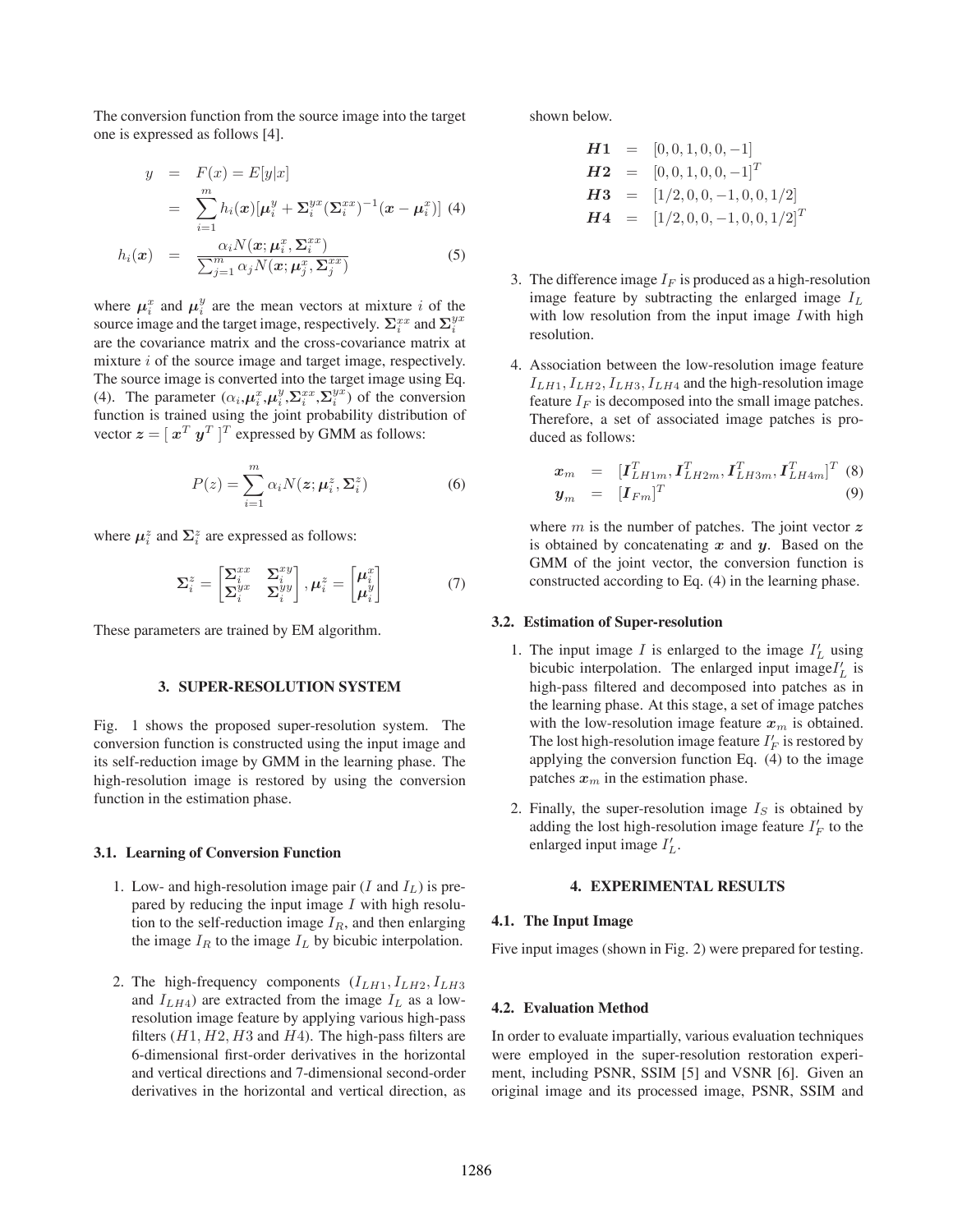

**Fig. 1**. Super-resolution system



**Fig. 2**. Input images

VSNR measure the quality of the processed image. The larger the values of PSNR, SSIM and VSNR are, the higher the quality of the image will be.

# **4.3. Assessment of Experiment**

The proposed method and bicubic interpolation were compared. The original images (576x576) were reduced by onethird in the horizontal and vertical directions and they were used as input images I. The input images were enlarged by three times in the horizontal and vertical directions by the proposed method and bicubic interpolation. The size of the image patches was 3x3 as the best value in the experiment. The number of mixtures in GMM was set to 5 as the best value in the experiment. They were compared with the original image in terms of PSNR, SSIM and VSNR.

Table 1 shows the evaluation results by PSNR, SSIM and VSNR. Fig. 3 and Fig. 4 show part of the resultant images. Image (a) is the result enlarged by bicubic interpolation and image (b) is the result enlarged by the proposed method.

Comparing the "proposed" method with the "bicubic" method in Table 1, it can be seen that "proposed" obtained good evaluation values. In addition, the differences in clarity between the "(b) proposed method" images and bicubic method are noticeable in Fig. 3 and Fig. 4.

# **5. CONCLUSION**

In this paper, a super-resolution technique was proposed by employing GMM-based conversion using the self-reduction image and the input image. The effectiveness of the proposed method was confirmed through the experiments in terms of three types of evaluation measures. The future work will in-